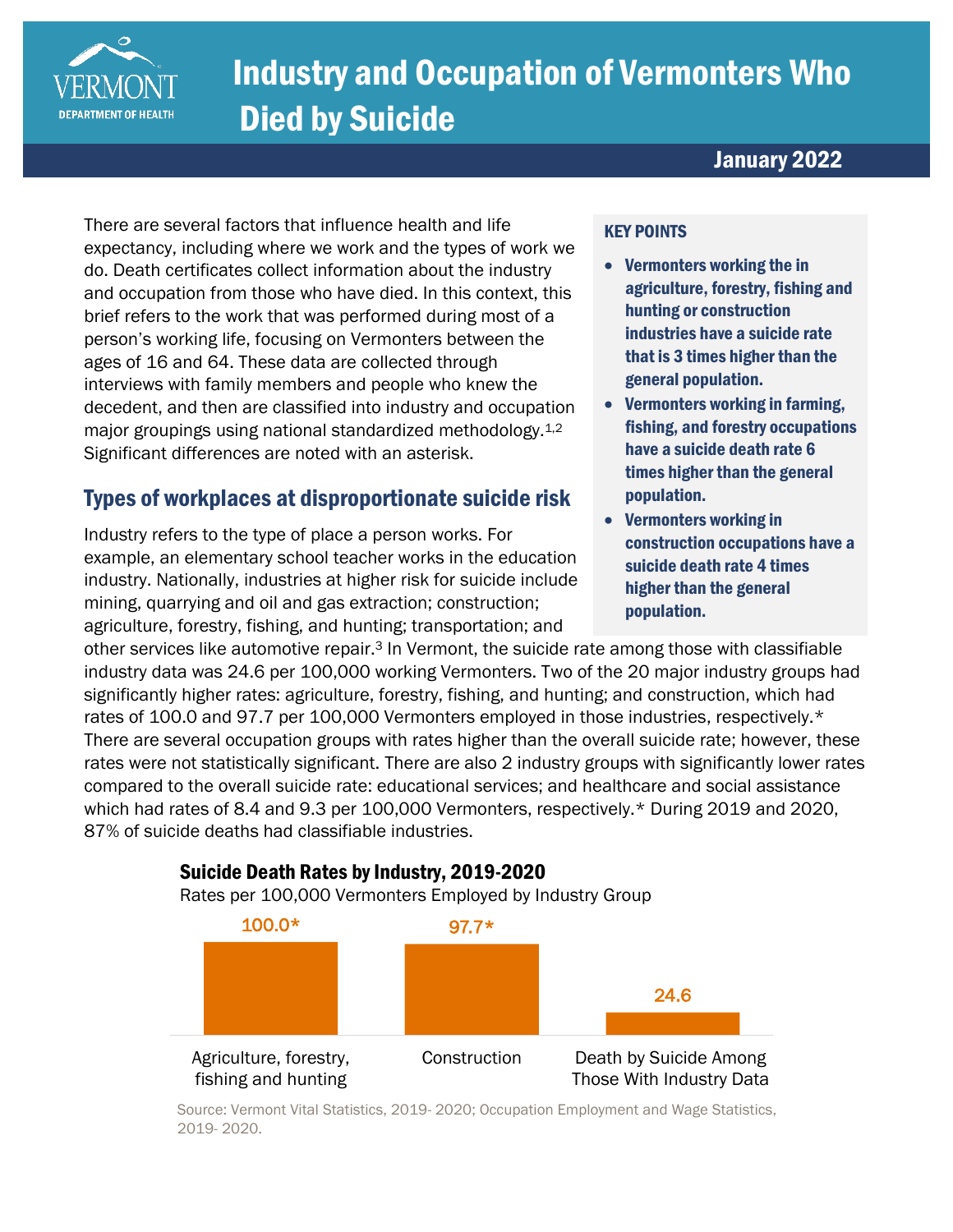## Types of jobs at disproportionate suicide risk

Occupation refers to what a person does at their job. For example, an elementary school teacher has an occupation of "teacher". Nationally, occupations at higher risk for suicide include construction and extraction jobs; installation, maintenance, and repair; arts, design, entertainment, sports, and media; transportation and material moving; protective services; and health care support.<sup>3</sup> In Vermont, the suicide rate among those with classifiable occupation data was 25.0 per 100,000 working-aged Vermonters. Two of the 22 major occupation groups had significantly higher rates: farming, fishing and forestry; and construction and extraction, which had rates of 153.8 and 95.6 per 100,000 Vermonters employed in those occupations, respectively.\* There are also several occupation groups with rates higher than the overall suicide rate; however, these rates were not statistically significant. There are 3 occupation groups with significantly lower rates compared to the overall suicide rate: educational instruction and library; healthcare support; and office and administrative support occupations, which had rates of 8.3, 0.0, and 5.5 per 100,000 Vermonters, respectively.\* During 2019 and 2020, 88% of suicide deaths had classifiable occupations.For a complete list of suicide deaths by industry and occupation, [click here.](https://www.healthvermont.gov/sites/default/files/documents/pdf/HSRV_Injury_IndustryOccupationData_2021.pdf)



Source: Vermont Vital Statistics, 2019- 2020, Quarterly Census of Employment and Wages 2019- 2020.

## Key Takeaways

Understanding industries and occupations at increased risk for suicide may help inform workplaces that would benefit from prevention strategies. In 2019 and 2020, Twenty-seven percent of suicide deaths were among individuals employed in an industry or occupation that had a rate of suicide significantly higher than the state. Suicide prevention strategies include promoting wellness and help-seeking, training staff to recognize and respond to suicide risk, reducing access to lethal means, and providing opportunities for social connectedness.

Suicide Death Rates by Occupation, 2019-2020

Workplaces can help reduce suicide by promoting wellness and help-seeking, training staff to recognize suicide risk, and increasing social connectedness